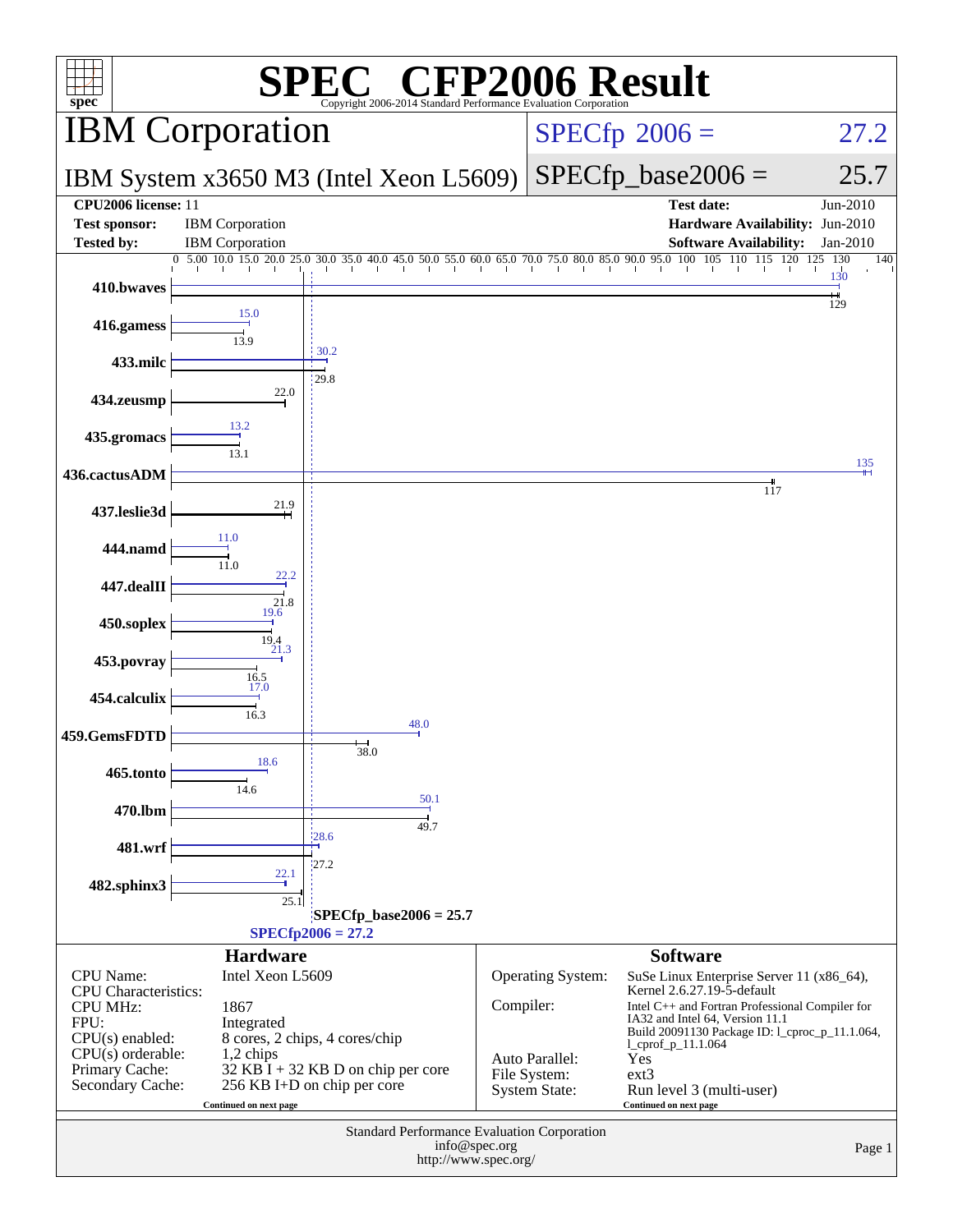

IBM Corporation

#### $SPECfp2006 = 27.2$  $SPECfp2006 = 27.2$

IBM System x3650 M3 (Intel Xeon L5609)

 $SPECTp\_base2006 = 25.7$ 

#### **[CPU2006 license:](http://www.spec.org/auto/cpu2006/Docs/result-fields.html#CPU2006license)** 11 **[Test date:](http://www.spec.org/auto/cpu2006/Docs/result-fields.html#Testdate)** Jun-2010 **[Test sponsor:](http://www.spec.org/auto/cpu2006/Docs/result-fields.html#Testsponsor)** IBM Corporation **[Hardware Availability:](http://www.spec.org/auto/cpu2006/Docs/result-fields.html#HardwareAvailability)** Jun-2010 **[Tested by:](http://www.spec.org/auto/cpu2006/Docs/result-fields.html#Testedby)** IBM Corporation **[Software Availability:](http://www.spec.org/auto/cpu2006/Docs/result-fields.html#SoftwareAvailability)** Jan-2010 [L3 Cache:](http://www.spec.org/auto/cpu2006/Docs/result-fields.html#L3Cache) 12 MB I+D on chip per chip<br>Other Cache: None [Other Cache:](http://www.spec.org/auto/cpu2006/Docs/result-fields.html#OtherCache) [Memory:](http://www.spec.org/auto/cpu2006/Docs/result-fields.html#Memory) 48 GB (12 x 4 GB PC3-10600R CL9, 2 Rank) [Disk Subsystem:](http://www.spec.org/auto/cpu2006/Docs/result-fields.html#DiskSubsystem) 1 x 73 GB SAS, 15000 RPM [Other Hardware:](http://www.spec.org/auto/cpu2006/Docs/result-fields.html#OtherHardware) None [Base Pointers:](http://www.spec.org/auto/cpu2006/Docs/result-fields.html#BasePointers) 64-bit<br>Peak Pointers: 32/64-bit [Peak Pointers:](http://www.spec.org/auto/cpu2006/Docs/result-fields.html#PeakPointers) [Other Software:](http://www.spec.org/auto/cpu2006/Docs/result-fields.html#OtherSoftware) None

| <b>Results Table</b>                                                                                     |                |       |                |       |                |       |                |              |                |              |                |              |
|----------------------------------------------------------------------------------------------------------|----------------|-------|----------------|-------|----------------|-------|----------------|--------------|----------------|--------------|----------------|--------------|
|                                                                                                          | <b>Base</b>    |       |                |       |                |       | <b>Peak</b>    |              |                |              |                |              |
| <b>Benchmark</b>                                                                                         | <b>Seconds</b> | Ratio | <b>Seconds</b> | Ratio | <b>Seconds</b> | Ratio | <b>Seconds</b> | <b>Ratio</b> | <b>Seconds</b> | <b>Ratio</b> | <b>Seconds</b> | <b>Ratio</b> |
| 410.bwayes                                                                                               | 106            | 128   | 105            | 129   | 105            | 130   | 105            | <b>130</b>   | 105            | 130          | 105            | 130          |
| 416.gamess                                                                                               | 1408           | 13.9  | 1404           | 13.9  | 1407           | 13.9  | 1302           | <b>15.0</b>  | 1301           | 15.0         | 1303           | 15.0         |
| $433$ .milc                                                                                              | 308            | 29.8  | 308            | 29.8  | 309            | 29.7  | 304            | 30.2         | 306            | 30.0         | 304            | 30.2         |
| 434.zeusmp                                                                                               | 414            | 22.0  | 411            | 22.1  | 415            | 22.0  | 414            | 22.0         | 411            | 22.1         | 415            | 22.0         |
| 435.gromacs                                                                                              | 546            | 13.1  | 545            | 13.1  | 545            | 13.1  | 539            | 13.2         | 543            | 13.1         | 539            | 13.2         |
| 436.cactusADM                                                                                            | 103            | 116   | 102            | 117   | 102            | 117   | 88.0           | 136          | 89.0           | 134          | 88.8           | <u>135</u>   |
| 437.leslie3d                                                                                             | 430            | 21.9  | 406            | 23.2  | 430            | 21.9  | 430            | 21.9         | 406            | 23.2         | 430            | 21.9         |
| 444.namd                                                                                                 | 726            | 11.0  | 733            | 10.9  | 727            | 11.0  | 730            | 11.0         | 731            | 11.0         | 730            | <b>11.0</b>  |
| 447.dealII                                                                                               | 526            | 21.8  | 526            | 21.8  | 526            | 21.7  | 518            | 22.1         | 514            | 22.3         | 514            | 22.2         |
| $450$ .soplex                                                                                            | 430            | 19.4  | 431            | 19.4  | 430            | 19.4  | 425            | 19.6         | 427            | 19.5         | 426            | <u>19.6</u>  |
| 453.povray                                                                                               | 323            | 16.5  | 324            | 16.4  | 322            | 16.5  | 248            | 21.5         | 250            | 21.3         | 250            | 21.2         |
| 454.calculix                                                                                             | 506            | 16.3  | 506            | 16.3  | 505            | 16.3  | 485            | 17.0         | 485            | 17.0         | 486            | 17.0         |
| 459.GemsFDTD                                                                                             | 279            | 38.0  | 278            | 38.1  | 296            | 35.8  | 221            | 48.0         | 221            | 48.1         | 221            | 48.0         |
| 465.tonto                                                                                                | 676            | 14.6  | 675            | 14.6  | 676            | 14.6  | 529            | 18.6         | 529            | 18.6         | 529            | <u>18.6</u>  |
| 470.1bm                                                                                                  | 276            | 49.7  | 276            | 49.8  | 277            | 49.7  | 274            | 50.1         | 274            | 50.2         | 274            | 50.1         |
| 481.wrf                                                                                                  | 411            | 27.2  | 411            | 27.2  | 411            | 27.2  | <u>391</u>     | 28.6         | 391            | 28.6         | 391            | 28.5         |
| 482.sphinx3                                                                                              | 775            | 25.1  | 773            | 25.2  | 778            | 25.0  | 886            | 22.0         | 880            | 22.1         | 879            | 22.2         |
| Results appear in the order in which they were run. Bold underlined text indicates a median measurement. |                |       |                |       |                |       |                |              |                |              |                |              |

#### **[Platform Notes](http://www.spec.org/auto/cpu2006/Docs/result-fields.html#PlatformNotes)**

 Turbo Mode Enable Turbo Boost set to Traditional CPU C State Enable Data Reuse Disable

#### **[General Notes](http://www.spec.org/auto/cpu2006/Docs/result-fields.html#GeneralNotes)**

 Binaries were compiled on SLES 10 with Binutils 2.18.50.0.7.20080502 'ulimit -s unlimited' was used to set the stack size to unlimited prior to run OMP\_NUM\_THREADS set to number of cores KMP\_AFFINITY set to granularity=fine,scatter KMP\_STACKSIZE set to 200M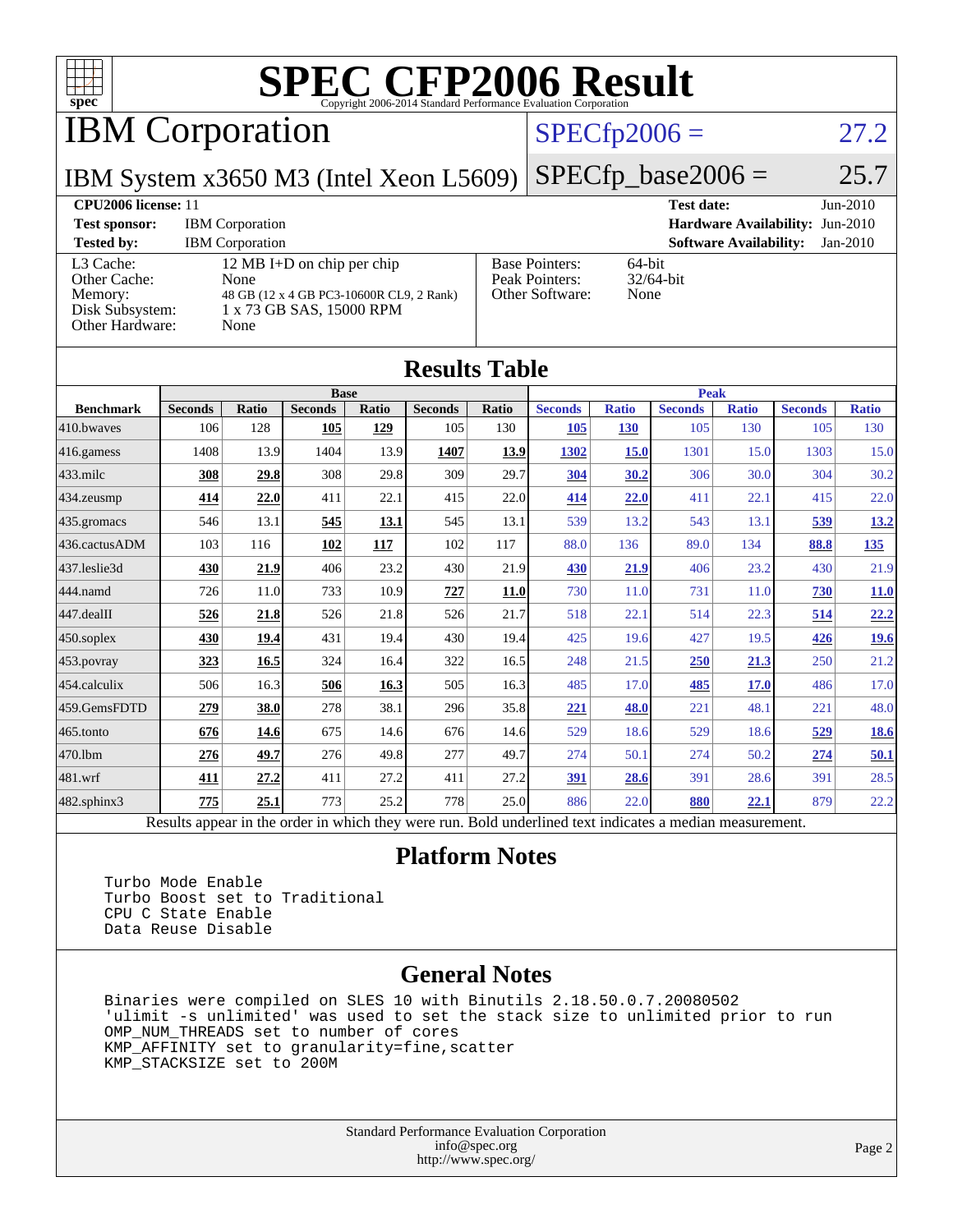

## IBM Corporation

 $SPECTp2006 = 27.2$ 

IBM System x3650 M3 (Intel Xeon L5609)  $SPECTp\_base2006 = 25.7$ 

**[Test sponsor:](http://www.spec.org/auto/cpu2006/Docs/result-fields.html#Testsponsor)** IBM Corporation **[Hardware Availability:](http://www.spec.org/auto/cpu2006/Docs/result-fields.html#HardwareAvailability)** Jun-2010

**[CPU2006 license:](http://www.spec.org/auto/cpu2006/Docs/result-fields.html#CPU2006license)** 11 **[Test date:](http://www.spec.org/auto/cpu2006/Docs/result-fields.html#Testdate)** Jun-2010 **[Tested by:](http://www.spec.org/auto/cpu2006/Docs/result-fields.html#Testedby)** IBM Corporation **[Software Availability:](http://www.spec.org/auto/cpu2006/Docs/result-fields.html#SoftwareAvailability)** Jan-2010

### **[Base Compiler Invocation](http://www.spec.org/auto/cpu2006/Docs/result-fields.html#BaseCompilerInvocation)**

[C benchmarks](http://www.spec.org/auto/cpu2006/Docs/result-fields.html#Cbenchmarks): icc  $-m64$ 

[C++ benchmarks:](http://www.spec.org/auto/cpu2006/Docs/result-fields.html#CXXbenchmarks) [icpc -m64](http://www.spec.org/cpu2006/results/res2010q3/cpu2006-20100621-11855.flags.html#user_CXXbase_intel_icpc_64bit_bedb90c1146cab66620883ef4f41a67e)

[Fortran benchmarks](http://www.spec.org/auto/cpu2006/Docs/result-fields.html#Fortranbenchmarks): [ifort -m64](http://www.spec.org/cpu2006/results/res2010q3/cpu2006-20100621-11855.flags.html#user_FCbase_intel_ifort_64bit_ee9d0fb25645d0210d97eb0527dcc06e)

[Benchmarks using both Fortran and C](http://www.spec.org/auto/cpu2006/Docs/result-fields.html#BenchmarksusingbothFortranandC): [icc -m64](http://www.spec.org/cpu2006/results/res2010q3/cpu2006-20100621-11855.flags.html#user_CC_FCbase_intel_icc_64bit_0b7121f5ab7cfabee23d88897260401c) [ifort -m64](http://www.spec.org/cpu2006/results/res2010q3/cpu2006-20100621-11855.flags.html#user_CC_FCbase_intel_ifort_64bit_ee9d0fb25645d0210d97eb0527dcc06e)

#### **[Base Portability Flags](http://www.spec.org/auto/cpu2006/Docs/result-fields.html#BasePortabilityFlags)**

| 410.bwaves: -DSPEC CPU LP64                 |                                                                |
|---------------------------------------------|----------------------------------------------------------------|
| 416.gamess: - DSPEC_CPU_LP64                |                                                                |
| 433.milc: -DSPEC CPU LP64                   |                                                                |
| 434.zeusmp: -DSPEC_CPU_LP64                 |                                                                |
| 435.gromacs: -DSPEC_CPU_LP64 -nofor_main    |                                                                |
| 436.cactusADM: -DSPEC CPU LP64 -nofor main  |                                                                |
| 437.leslie3d: -DSPEC CPU LP64               |                                                                |
| 444.namd: - DSPEC CPU LP64                  |                                                                |
| 447.dealII: -DSPEC CPU LP64                 |                                                                |
| 450.soplex: -DSPEC_CPU_LP64                 |                                                                |
| 453.povray: -DSPEC_CPU_LP64                 |                                                                |
| 454.calculix: - DSPEC CPU LP64 - nofor main |                                                                |
| 459. GemsFDTD: - DSPEC CPU LP64             |                                                                |
| 465.tonto: - DSPEC CPU LP64                 |                                                                |
| 470.1bm: - DSPEC CPU LP64                   |                                                                |
|                                             | 481.wrf: -DSPEC_CPU_LP64 -DSPEC_CPU_CASE_FLAG -DSPEC_CPU_LINUX |
| 482.sphinx3: -DSPEC_CPU_LP64                |                                                                |
|                                             |                                                                |

#### **[Base Optimization Flags](http://www.spec.org/auto/cpu2006/Docs/result-fields.html#BaseOptimizationFlags)**

[C benchmarks](http://www.spec.org/auto/cpu2006/Docs/result-fields.html#Cbenchmarks): [-xSSE4.2](http://www.spec.org/cpu2006/results/res2010q3/cpu2006-20100621-11855.flags.html#user_CCbase_f-xSSE42_f91528193cf0b216347adb8b939d4107) [-ipo](http://www.spec.org/cpu2006/results/res2010q3/cpu2006-20100621-11855.flags.html#user_CCbase_f-ipo) [-O3](http://www.spec.org/cpu2006/results/res2010q3/cpu2006-20100621-11855.flags.html#user_CCbase_f-O3) [-no-prec-div](http://www.spec.org/cpu2006/results/res2010q3/cpu2006-20100621-11855.flags.html#user_CCbase_f-no-prec-div) [-static](http://www.spec.org/cpu2006/results/res2010q3/cpu2006-20100621-11855.flags.html#user_CCbase_f-static) [-parallel](http://www.spec.org/cpu2006/results/res2010q3/cpu2006-20100621-11855.flags.html#user_CCbase_f-parallel) [-opt-prefetch](http://www.spec.org/cpu2006/results/res2010q3/cpu2006-20100621-11855.flags.html#user_CCbase_f-opt-prefetch) [C++ benchmarks:](http://www.spec.org/auto/cpu2006/Docs/result-fields.html#CXXbenchmarks) [-xSSE4.2](http://www.spec.org/cpu2006/results/res2010q3/cpu2006-20100621-11855.flags.html#user_CXXbase_f-xSSE42_f91528193cf0b216347adb8b939d4107) [-ipo](http://www.spec.org/cpu2006/results/res2010q3/cpu2006-20100621-11855.flags.html#user_CXXbase_f-ipo) [-O3](http://www.spec.org/cpu2006/results/res2010q3/cpu2006-20100621-11855.flags.html#user_CXXbase_f-O3) [-no-prec-div](http://www.spec.org/cpu2006/results/res2010q3/cpu2006-20100621-11855.flags.html#user_CXXbase_f-no-prec-div) [-static](http://www.spec.org/cpu2006/results/res2010q3/cpu2006-20100621-11855.flags.html#user_CXXbase_f-static) [-parallel](http://www.spec.org/cpu2006/results/res2010q3/cpu2006-20100621-11855.flags.html#user_CXXbase_f-parallel) [-opt-prefetch](http://www.spec.org/cpu2006/results/res2010q3/cpu2006-20100621-11855.flags.html#user_CXXbase_f-opt-prefetch) [Fortran benchmarks](http://www.spec.org/auto/cpu2006/Docs/result-fields.html#Fortranbenchmarks): [-xSSE4.2](http://www.spec.org/cpu2006/results/res2010q3/cpu2006-20100621-11855.flags.html#user_FCbase_f-xSSE42_f91528193cf0b216347adb8b939d4107) [-ipo](http://www.spec.org/cpu2006/results/res2010q3/cpu2006-20100621-11855.flags.html#user_FCbase_f-ipo) [-O3](http://www.spec.org/cpu2006/results/res2010q3/cpu2006-20100621-11855.flags.html#user_FCbase_f-O3) [-no-prec-div](http://www.spec.org/cpu2006/results/res2010q3/cpu2006-20100621-11855.flags.html#user_FCbase_f-no-prec-div) [-static](http://www.spec.org/cpu2006/results/res2010q3/cpu2006-20100621-11855.flags.html#user_FCbase_f-static) [-parallel](http://www.spec.org/cpu2006/results/res2010q3/cpu2006-20100621-11855.flags.html#user_FCbase_f-parallel) [-opt-prefetch](http://www.spec.org/cpu2006/results/res2010q3/cpu2006-20100621-11855.flags.html#user_FCbase_f-opt-prefetch) [Benchmarks using both Fortran and C](http://www.spec.org/auto/cpu2006/Docs/result-fields.html#BenchmarksusingbothFortranandC): [-xSSE4.2](http://www.spec.org/cpu2006/results/res2010q3/cpu2006-20100621-11855.flags.html#user_CC_FCbase_f-xSSE42_f91528193cf0b216347adb8b939d4107) [-ipo](http://www.spec.org/cpu2006/results/res2010q3/cpu2006-20100621-11855.flags.html#user_CC_FCbase_f-ipo) [-O3](http://www.spec.org/cpu2006/results/res2010q3/cpu2006-20100621-11855.flags.html#user_CC_FCbase_f-O3) [-no-prec-div](http://www.spec.org/cpu2006/results/res2010q3/cpu2006-20100621-11855.flags.html#user_CC_FCbase_f-no-prec-div) [-static](http://www.spec.org/cpu2006/results/res2010q3/cpu2006-20100621-11855.flags.html#user_CC_FCbase_f-static) [-parallel](http://www.spec.org/cpu2006/results/res2010q3/cpu2006-20100621-11855.flags.html#user_CC_FCbase_f-parallel) [-opt-prefetch](http://www.spec.org/cpu2006/results/res2010q3/cpu2006-20100621-11855.flags.html#user_CC_FCbase_f-opt-prefetch)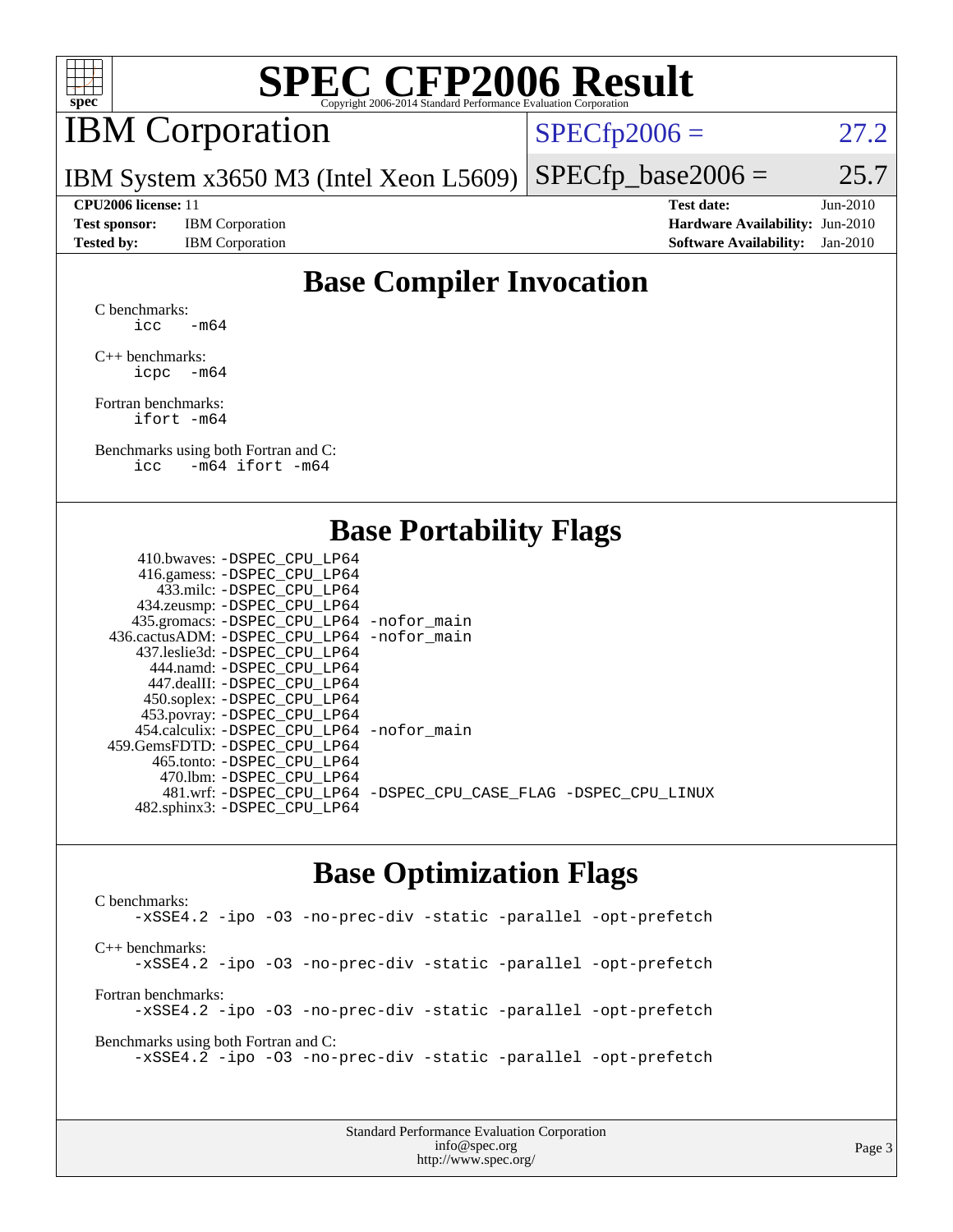

### IBM Corporation

 $SPECfp2006 = 27.2$  $SPECfp2006 = 27.2$ 

IBM System x3650 M3 (Intel Xeon L5609)  $SPECTp\_base2006 = 25.7$ 

**[Test sponsor:](http://www.spec.org/auto/cpu2006/Docs/result-fields.html#Testsponsor)** IBM Corporation **[Hardware Availability:](http://www.spec.org/auto/cpu2006/Docs/result-fields.html#HardwareAvailability)** Jun-2010

**[CPU2006 license:](http://www.spec.org/auto/cpu2006/Docs/result-fields.html#CPU2006license)** 11 **[Test date:](http://www.spec.org/auto/cpu2006/Docs/result-fields.html#Testdate)** Jun-2010 **[Tested by:](http://www.spec.org/auto/cpu2006/Docs/result-fields.html#Testedby)** IBM Corporation **[Software Availability:](http://www.spec.org/auto/cpu2006/Docs/result-fields.html#SoftwareAvailability)** Jan-2010

### **[Peak Compiler Invocation](http://www.spec.org/auto/cpu2006/Docs/result-fields.html#PeakCompilerInvocation)**

[C benchmarks](http://www.spec.org/auto/cpu2006/Docs/result-fields.html#Cbenchmarks):  $\text{icc}$   $-\text{m64}$ 

[C++ benchmarks:](http://www.spec.org/auto/cpu2006/Docs/result-fields.html#CXXbenchmarks) [icpc -m64](http://www.spec.org/cpu2006/results/res2010q3/cpu2006-20100621-11855.flags.html#user_CXXpeak_intel_icpc_64bit_bedb90c1146cab66620883ef4f41a67e)

[Fortran benchmarks](http://www.spec.org/auto/cpu2006/Docs/result-fields.html#Fortranbenchmarks): [ifort -m64](http://www.spec.org/cpu2006/results/res2010q3/cpu2006-20100621-11855.flags.html#user_FCpeak_intel_ifort_64bit_ee9d0fb25645d0210d97eb0527dcc06e)

[Benchmarks using both Fortran and C](http://www.spec.org/auto/cpu2006/Docs/result-fields.html#BenchmarksusingbothFortranandC): [icc -m64](http://www.spec.org/cpu2006/results/res2010q3/cpu2006-20100621-11855.flags.html#user_CC_FCpeak_intel_icc_64bit_0b7121f5ab7cfabee23d88897260401c) [ifort -m64](http://www.spec.org/cpu2006/results/res2010q3/cpu2006-20100621-11855.flags.html#user_CC_FCpeak_intel_ifort_64bit_ee9d0fb25645d0210d97eb0527dcc06e)

#### **[Peak Portability Flags](http://www.spec.org/auto/cpu2006/Docs/result-fields.html#PeakPortabilityFlags)**

Same as Base Portability Flags

### **[Peak Optimization Flags](http://www.spec.org/auto/cpu2006/Docs/result-fields.html#PeakOptimizationFlags)**

[C benchmarks](http://www.spec.org/auto/cpu2006/Docs/result-fields.html#Cbenchmarks):

 433.milc: [-xSSE4.2](http://www.spec.org/cpu2006/results/res2010q3/cpu2006-20100621-11855.flags.html#user_peakPASS2_CFLAGSPASS2_LDFLAGS433_milc_f-xSSE42_f91528193cf0b216347adb8b939d4107)(pass 2) [-prof-gen](http://www.spec.org/cpu2006/results/res2010q3/cpu2006-20100621-11855.flags.html#user_peakPASS1_CFLAGSPASS1_LDFLAGS433_milc_prof_gen_e43856698f6ca7b7e442dfd80e94a8fc)(pass 1) [-ipo](http://www.spec.org/cpu2006/results/res2010q3/cpu2006-20100621-11855.flags.html#user_peakPASS2_CFLAGSPASS2_LDFLAGS433_milc_f-ipo)(pass 2) [-O3](http://www.spec.org/cpu2006/results/res2010q3/cpu2006-20100621-11855.flags.html#user_peakPASS2_CFLAGSPASS2_LDFLAGS433_milc_f-O3)(pass 2) [-no-prec-div](http://www.spec.org/cpu2006/results/res2010q3/cpu2006-20100621-11855.flags.html#user_peakPASS2_CFLAGSPASS2_LDFLAGS433_milc_f-no-prec-div)(pass 2) [-static](http://www.spec.org/cpu2006/results/res2010q3/cpu2006-20100621-11855.flags.html#user_peakPASS2_CFLAGSPASS2_LDFLAGS433_milc_f-static)(pass 2) [-prof-use](http://www.spec.org/cpu2006/results/res2010q3/cpu2006-20100621-11855.flags.html#user_peakPASS2_CFLAGSPASS2_LDFLAGS433_milc_prof_use_bccf7792157ff70d64e32fe3e1250b55)(pass 2) [-ansi-alias](http://www.spec.org/cpu2006/results/res2010q3/cpu2006-20100621-11855.flags.html#user_peakOPTIMIZE433_milc_f-ansi-alias)

 470.lbm: [-xSSE4.2](http://www.spec.org/cpu2006/results/res2010q3/cpu2006-20100621-11855.flags.html#user_peakPASS2_CFLAGSPASS2_LDFLAGS470_lbm_f-xSSE42_f91528193cf0b216347adb8b939d4107)(pass 2) [-prof-gen](http://www.spec.org/cpu2006/results/res2010q3/cpu2006-20100621-11855.flags.html#user_peakPASS1_CFLAGSPASS1_LDFLAGS470_lbm_prof_gen_e43856698f6ca7b7e442dfd80e94a8fc)(pass 1) [-ipo](http://www.spec.org/cpu2006/results/res2010q3/cpu2006-20100621-11855.flags.html#user_peakPASS2_CFLAGSPASS2_LDFLAGS470_lbm_f-ipo)(pass 2) [-O3](http://www.spec.org/cpu2006/results/res2010q3/cpu2006-20100621-11855.flags.html#user_peakPASS2_CFLAGSPASS2_LDFLAGS470_lbm_f-O3)(pass 2) [-no-prec-div](http://www.spec.org/cpu2006/results/res2010q3/cpu2006-20100621-11855.flags.html#user_peakPASS2_CFLAGSPASS2_LDFLAGS470_lbm_f-no-prec-div)(pass 2) [-static](http://www.spec.org/cpu2006/results/res2010q3/cpu2006-20100621-11855.flags.html#user_peakPASS2_CFLAGSPASS2_LDFLAGS470_lbm_f-static)(pass 2) [-prof-use](http://www.spec.org/cpu2006/results/res2010q3/cpu2006-20100621-11855.flags.html#user_peakPASS2_CFLAGSPASS2_LDFLAGS470_lbm_prof_use_bccf7792157ff70d64e32fe3e1250b55)(pass 2) [-parallel](http://www.spec.org/cpu2006/results/res2010q3/cpu2006-20100621-11855.flags.html#user_peakOPTIMIZE470_lbm_f-parallel) [-ansi-alias](http://www.spec.org/cpu2006/results/res2010q3/cpu2006-20100621-11855.flags.html#user_peakOPTIMIZE470_lbm_f-ansi-alias) [-auto-ilp32](http://www.spec.org/cpu2006/results/res2010q3/cpu2006-20100621-11855.flags.html#user_peakCOPTIMIZE470_lbm_f-auto-ilp32)

 482.sphinx3: [-xSSE4.2](http://www.spec.org/cpu2006/results/res2010q3/cpu2006-20100621-11855.flags.html#user_peakOPTIMIZE482_sphinx3_f-xSSE42_f91528193cf0b216347adb8b939d4107) [-ipo](http://www.spec.org/cpu2006/results/res2010q3/cpu2006-20100621-11855.flags.html#user_peakOPTIMIZE482_sphinx3_f-ipo) [-O3](http://www.spec.org/cpu2006/results/res2010q3/cpu2006-20100621-11855.flags.html#user_peakOPTIMIZE482_sphinx3_f-O3) [-no-prec-div](http://www.spec.org/cpu2006/results/res2010q3/cpu2006-20100621-11855.flags.html#user_peakOPTIMIZE482_sphinx3_f-no-prec-div) [-static](http://www.spec.org/cpu2006/results/res2010q3/cpu2006-20100621-11855.flags.html#user_peakOPTIMIZE482_sphinx3_f-static) [-auto-ilp32](http://www.spec.org/cpu2006/results/res2010q3/cpu2006-20100621-11855.flags.html#user_peakCOPTIMIZE482_sphinx3_f-auto-ilp32) [-unroll2](http://www.spec.org/cpu2006/results/res2010q3/cpu2006-20100621-11855.flags.html#user_peakCOPTIMIZE482_sphinx3_f-unroll_784dae83bebfb236979b41d2422d7ec2)

[C++ benchmarks:](http://www.spec.org/auto/cpu2006/Docs/result-fields.html#CXXbenchmarks)

 444.namd: [-xSSE4.2](http://www.spec.org/cpu2006/results/res2010q3/cpu2006-20100621-11855.flags.html#user_peakPASS2_CXXFLAGSPASS2_LDFLAGS444_namd_f-xSSE42_f91528193cf0b216347adb8b939d4107)(pass 2) [-prof-gen](http://www.spec.org/cpu2006/results/res2010q3/cpu2006-20100621-11855.flags.html#user_peakPASS1_CXXFLAGSPASS1_LDFLAGS444_namd_prof_gen_e43856698f6ca7b7e442dfd80e94a8fc)(pass 1) [-ipo](http://www.spec.org/cpu2006/results/res2010q3/cpu2006-20100621-11855.flags.html#user_peakPASS2_CXXFLAGSPASS2_LDFLAGS444_namd_f-ipo)(pass 2) [-O3](http://www.spec.org/cpu2006/results/res2010q3/cpu2006-20100621-11855.flags.html#user_peakPASS2_CXXFLAGSPASS2_LDFLAGS444_namd_f-O3)(pass 2) [-no-prec-div](http://www.spec.org/cpu2006/results/res2010q3/cpu2006-20100621-11855.flags.html#user_peakPASS2_CXXFLAGSPASS2_LDFLAGS444_namd_f-no-prec-div)(pass 2) [-static](http://www.spec.org/cpu2006/results/res2010q3/cpu2006-20100621-11855.flags.html#user_peakPASS2_CXXFLAGSPASS2_LDFLAGS444_namd_f-static)(pass 2) [-prof-use](http://www.spec.org/cpu2006/results/res2010q3/cpu2006-20100621-11855.flags.html#user_peakPASS2_CXXFLAGSPASS2_LDFLAGS444_namd_prof_use_bccf7792157ff70d64e32fe3e1250b55)(pass 2) [-fno-alias](http://www.spec.org/cpu2006/results/res2010q3/cpu2006-20100621-11855.flags.html#user_peakOPTIMIZE444_namd_f-no-alias_694e77f6c5a51e658e82ccff53a9e63a) [-auto-ilp32](http://www.spec.org/cpu2006/results/res2010q3/cpu2006-20100621-11855.flags.html#user_peakCXXOPTIMIZE444_namd_f-auto-ilp32)

 447.dealII: [-xSSE4.2](http://www.spec.org/cpu2006/results/res2010q3/cpu2006-20100621-11855.flags.html#user_peakPASS2_CXXFLAGSPASS2_LDFLAGS447_dealII_f-xSSE42_f91528193cf0b216347adb8b939d4107)(pass 2) [-prof-gen](http://www.spec.org/cpu2006/results/res2010q3/cpu2006-20100621-11855.flags.html#user_peakPASS1_CXXFLAGSPASS1_LDFLAGS447_dealII_prof_gen_e43856698f6ca7b7e442dfd80e94a8fc)(pass 1) [-ipo](http://www.spec.org/cpu2006/results/res2010q3/cpu2006-20100621-11855.flags.html#user_peakPASS2_CXXFLAGSPASS2_LDFLAGS447_dealII_f-ipo)(pass 2) [-O3](http://www.spec.org/cpu2006/results/res2010q3/cpu2006-20100621-11855.flags.html#user_peakPASS2_CXXFLAGSPASS2_LDFLAGS447_dealII_f-O3)(pass 2) [-no-prec-div](http://www.spec.org/cpu2006/results/res2010q3/cpu2006-20100621-11855.flags.html#user_peakPASS2_CXXFLAGSPASS2_LDFLAGS447_dealII_f-no-prec-div)(pass 2) [-static](http://www.spec.org/cpu2006/results/res2010q3/cpu2006-20100621-11855.flags.html#user_peakPASS2_CXXFLAGSPASS2_LDFLAGS447_dealII_f-static)(pass 2) [-prof-use](http://www.spec.org/cpu2006/results/res2010q3/cpu2006-20100621-11855.flags.html#user_peakPASS2_CXXFLAGSPASS2_LDFLAGS447_dealII_prof_use_bccf7792157ff70d64e32fe3e1250b55)(pass 2) [-unroll2](http://www.spec.org/cpu2006/results/res2010q3/cpu2006-20100621-11855.flags.html#user_peakOPTIMIZE447_dealII_f-unroll_784dae83bebfb236979b41d2422d7ec2) [-ansi-alias](http://www.spec.org/cpu2006/results/res2010q3/cpu2006-20100621-11855.flags.html#user_peakOPTIMIZE447_dealII_f-ansi-alias) [-scalar-rep-](http://www.spec.org/cpu2006/results/res2010q3/cpu2006-20100621-11855.flags.html#user_peakOPTIMIZE447_dealII_f-disablescalarrep_abbcad04450fb118e4809c81d83c8a1d) [-auto-ilp32](http://www.spec.org/cpu2006/results/res2010q3/cpu2006-20100621-11855.flags.html#user_peakCXXOPTIMIZE447_dealII_f-auto-ilp32)

 450.soplex: [-xSSE4.2](http://www.spec.org/cpu2006/results/res2010q3/cpu2006-20100621-11855.flags.html#user_peakPASS2_CXXFLAGSPASS2_LDFLAGS450_soplex_f-xSSE42_f91528193cf0b216347adb8b939d4107)(pass 2) [-prof-gen](http://www.spec.org/cpu2006/results/res2010q3/cpu2006-20100621-11855.flags.html#user_peakPASS1_CXXFLAGSPASS1_LDFLAGS450_soplex_prof_gen_e43856698f6ca7b7e442dfd80e94a8fc)(pass 1) [-ipo](http://www.spec.org/cpu2006/results/res2010q3/cpu2006-20100621-11855.flags.html#user_peakPASS2_CXXFLAGSPASS2_LDFLAGS450_soplex_f-ipo)(pass 2) [-O3](http://www.spec.org/cpu2006/results/res2010q3/cpu2006-20100621-11855.flags.html#user_peakPASS2_CXXFLAGSPASS2_LDFLAGS450_soplex_f-O3)(pass 2) [-no-prec-div](http://www.spec.org/cpu2006/results/res2010q3/cpu2006-20100621-11855.flags.html#user_peakPASS2_CXXFLAGSPASS2_LDFLAGS450_soplex_f-no-prec-div)(pass 2) [-static](http://www.spec.org/cpu2006/results/res2010q3/cpu2006-20100621-11855.flags.html#user_peakPASS2_CXXFLAGSPASS2_LDFLAGS450_soplex_f-static)(pass 2) [-prof-use](http://www.spec.org/cpu2006/results/res2010q3/cpu2006-20100621-11855.flags.html#user_peakPASS2_CXXFLAGSPASS2_LDFLAGS450_soplex_prof_use_bccf7792157ff70d64e32fe3e1250b55)(pass 2) [-opt-malloc-options=3](http://www.spec.org/cpu2006/results/res2010q3/cpu2006-20100621-11855.flags.html#user_peakOPTIMIZE450_soplex_f-opt-malloc-options_13ab9b803cf986b4ee62f0a5998c2238) [-auto-ilp32](http://www.spec.org/cpu2006/results/res2010q3/cpu2006-20100621-11855.flags.html#user_peakCXXOPTIMIZE450_soplex_f-auto-ilp32)

Continued on next page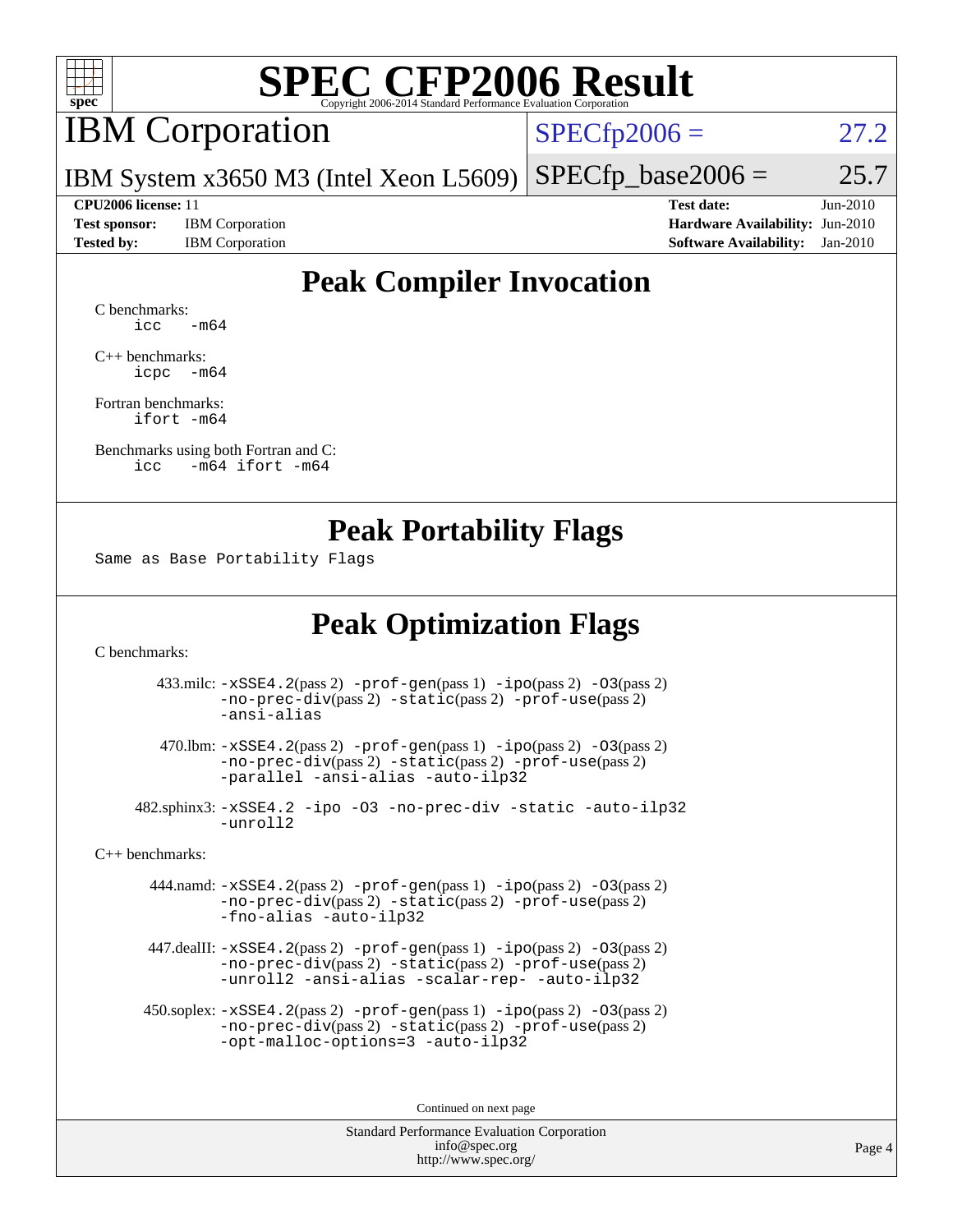

**IBM Corporation** 

 $SPECfp2006 = 27.2$  $SPECfp2006 = 27.2$ 

IBM System x3650 M3 (Intel Xeon L5609)  $SPECTp\_base2006 = 25.7$ 

**[Tested by:](http://www.spec.org/auto/cpu2006/Docs/result-fields.html#Testedby)** IBM Corporation **[Software Availability:](http://www.spec.org/auto/cpu2006/Docs/result-fields.html#SoftwareAvailability)** Jan-2010

**[CPU2006 license:](http://www.spec.org/auto/cpu2006/Docs/result-fields.html#CPU2006license)** 11 **[Test date:](http://www.spec.org/auto/cpu2006/Docs/result-fields.html#Testdate)** Jun-2010 **[Test sponsor:](http://www.spec.org/auto/cpu2006/Docs/result-fields.html#Testsponsor)** IBM Corporation **[Hardware Availability:](http://www.spec.org/auto/cpu2006/Docs/result-fields.html#HardwareAvailability)** Jun-2010

### **[Peak Optimization Flags \(Continued\)](http://www.spec.org/auto/cpu2006/Docs/result-fields.html#PeakOptimizationFlags)**

|                                      | $\mathbf{B}^{\prime}$ ( $\sim$ $\sim$ $\sim$ $\sim$ $\sim$ $\sim$                                                                                                                       |
|--------------------------------------|-----------------------------------------------------------------------------------------------------------------------------------------------------------------------------------------|
|                                      | $453.$ povray: $-xSSE4.2(pass2)$ -prof-gen $(pass1)$ -ipo $(pass2)$ -03 $(pass2)$<br>-no-prec-div(pass 2) -static(pass 2) -prof-use(pass 2)<br>-unroll4 -ansi-alias                     |
| Fortran benchmarks:                  |                                                                                                                                                                                         |
|                                      | 410.bwaves: -xSSE4.2 -ipo -03 -no-prec-div -static -opt-prefetch<br>-parallel                                                                                                           |
|                                      | 416.gamess: $-xSSE4$ . 2(pass 2) $-prof-gen(pass 1) -ipo(pass 2) -03(pass 2)$<br>-no-prec-div(pass 2) -static(pass 2) -prof-use(pass 2)<br>-unroll2 -Ob0 -ansi-alias -scalar-rep-       |
|                                      | $434$ .zeusmp: basepeak = yes                                                                                                                                                           |
|                                      | $437$ .leslie3d: basepeak = yes                                                                                                                                                         |
|                                      | $459.GemsFDTD: -xSSE4.2(pass 2) -prof-gen(pass 1) -ipo(pass 2) -03(pass 2)$<br>-no-prec-div(pass 2) -static(pass 2) -prof-use(pass 2)<br>-unroll2 -Ob0 -opt-prefetch -parallel          |
|                                      | 465.tonto: -xSSE4.2(pass 2) -prof-gen(pass 1) -ipo(pass 2) -03(pass 2)<br>-no-prec-div(pass 2) -static(pass 2) -prof-use(pass 2)<br>-inline-calloc -opt-malloc-options=3 -auto -unroll4 |
| Benchmarks using both Fortran and C: |                                                                                                                                                                                         |
|                                      | 435.gromacs: -xSSE4.2(pass 2) -prof-gen(pass 1) -ipo(pass 2) -03(pass 2)<br>-no-prec-div(pass 2) -static(pass 2) -prof-use(pass 2)<br>-opt-prefetch -auto-ilp32                         |
|                                      | 436.cactusADM: -xSSE4.2(pass 2) -prof-gen(pass 1) -ipo(pass 2) -03(pass 2)<br>-no-prec-div(pass 2) -static(pass 2) -prof-use(pass 2)<br>-unroll2 -opt-prefetch -parallel -auto-ilp32    |
|                                      | 454.calculix: -xSSE4.2 -ipo -03 -no-prec-div -static -auto-ilp32                                                                                                                        |
|                                      | 481.wrf: Same as 454.calculix                                                                                                                                                           |
|                                      | The flags file that was used to format this result can be browsed at<br>http://www.spec.org/cpu2006/flags/Intel-ic11.1-linux64-revE.20100601.html                                       |
|                                      | You can also download the XML flags source by saving the following link:                                                                                                                |
|                                      | http://www.spec.org/cpu2006/flags/Intel-icll.1-linux64-revE.20100601.xml                                                                                                                |
|                                      |                                                                                                                                                                                         |
|                                      |                                                                                                                                                                                         |
|                                      |                                                                                                                                                                                         |
|                                      |                                                                                                                                                                                         |